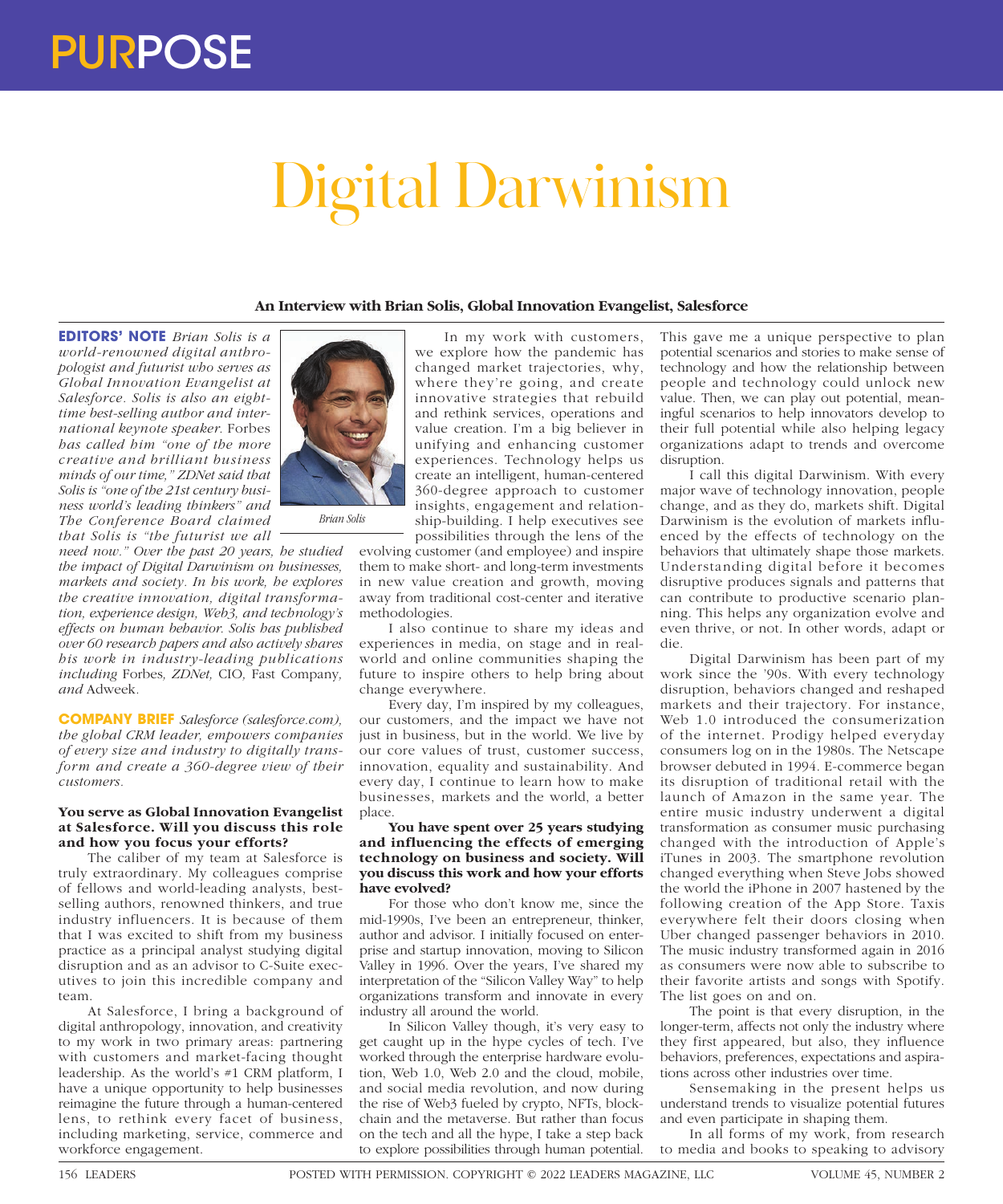**"The paradox of innovation doesn't inhibit the desire for growth and profitability. You must pursue both iteration and innovation to thrive against digital Darwinism and Darwinism in general. To do this requires a new paradigm that can allow for discovery, experimentation and even failure. This is the entrepreneur's way."**

and strategy, I've always aimed to translate disruptive trends into innovation strategies that create new value, beyond the iterative acts of responding to market changes. To do so, I've approached trends through a human-centered lens. It's why early in my career, I embraced the practice of digital anthropology, sociology and ethnography, a novel discipline then, to observe and understand technology's impact on business customer and consumer behaviors, norms and values. This helped me better understand the "why" of change, to translate trends into human and relatable stories. Doing so gives technology and business transformation and innovation purpose and meaning that all stakeholders could rally behind.

To simply respond to change as it's happening can be as limiting as not responding at all. Evolution and revolutions are constant. Digital anthropology, sociology, ethnography, analytics, imagination and creativity help futures thinking uncover new possibilities, creating an evolving map to alternate futures by altering courses in the present.

### **Will you discuss the concept of "Lifescaling" and how it helps overcome the unforeseen consequences of living a digital life to break away from diversions and focus on what's important?**

I've written eight books and over 60 research reports focused on key aspects of business and technology innovation and transformation. But *Lifescale: How to live a more creative, productive, and happy life*, is my first non-business book.

*Lifescale* was unplanned. It was written to help those personally affected by their own digital disruption because of the unforeseen negative effects of social networks, online gaming and real-time notifications. Research is finally catching up, exposing the dark side of digital and how certain devices and apps foster addiction and affect mental health, overall health and wellness, self-image, productivity, focus, memory, happiness and so much more.

Most users don't realize that some popular algorithms are based on persuasive design techniques that are meant to change their behaviors in ways that benefit the app. Attention is a precious commodity and as a currency, the more consumers spend it in apps like Instagram, Facebook, TikTok, et al., the more networks sell advertising against it.

I unwittingly found myself impacted by my personal use of digital. Over the years, it became increasingly difficult to focus and to dive into deep work. My creativity waned. I found myself unconsciously responding to every distraction. This led to me being less present in any given moment, which not only attacked the caliber and quality of work, but also eroded relationships. The constant use of digital replaced critical time for self-reflection with a constant need to consume and share content and seek validation and meaning through a superficial feedback loop.

After years of performance and emotional degradation, I realized that something wasn't just off, it was noticeably destructive. I had to do something, but I hadn't yet formed the connection between digital and the chaos shaping the state of my life. I just knew that I had to understand what was happening behind the scenes and then identify how to fix it. Googling solutions only led to temporary solutions. And I wasn't about to abandon my phone. Ironically, some of the most addictive and dangerous apps are also instrumental in how I connect with communities to help them thrive.

After two years of researching the problem and potential solutions, the framework for *Lifescale* was developed. In fact, the book is the outcome of the journey I went on along with several dear friends, to take control of our relationship with personal technology and not let technology control us.

Here's the reality. Distractions and algorithms can be pervasive in work and personal tech. And, it's not always negative. But what I didn't want to do is simply introduce new behaviors or habits by limiting or eliminating tech from our lives. Instead, it was about intention, control, and establishing a collaborative relationship with tech – making it work for us. I knew I wasn't alone. That's when I aimed to turn the framework into a methodology that anyone struggling with similar challenges could use to change their life for the better.

The name, *Lifescale*, is a verb, meaning to scale your life in an intentional direction. It's to take your life's purpose and apply it to the tools you use in life, how you spend your time, and with whom you surround yourself. The book is written as an inspirational and intuitive experience, a journey ultimately directed by your aspirations and goals, to take you stepby-step on your new path – starting today and continuing every day.

I still read the book and practice Lifescaling because the temptation to be distracted, to be pulled in several directions and to multi-task, are constant. The good news is that the more you learn, the more you try new things. The more you experience life, the more possibilities you uncover for scaling your life in productive, positive, and successful directions.

### **What are the keys for leading companies to keep an entrepreneurial and innovative culture as they grow and scale?**

Before we jump into this, let's clarify the meaning of innovation. I believe that every leader desires growth and renewal within their organization. Where most excel is in the renewal or improvement of existing endeavors. Investing in new capacities, talent and technologies to do this is often confused with innovation though. In reality, it is more reflective of iteration vs. innovation. And innovation starts with perspective, not profitability or technology.

Simply put, iteration is making new investments in improving existing assets. Innovation is making new investments in new assets that create new value.

Iteration is improving existing things rather than doing new things that create new value. And disruption happens when doing new things gains enough momentum to make the old things obsolete.

Successful businesses need a balance of innovation and iteration to become their own disruptors. Otherwise, when others get this formula right, disruption happens to them.

The first step is to accept that innovation is not a switch. It's not an automatic process that we can switch on and off. Innovation isn't something that inherently lives within most organizations. In fact, organizations are designed to be bad at innovation. Great organizations create operational efficiency to execute well and drive incremental profit and wins. To innovate is to go against the very nature and structure of what makes an organization work.

Quite honestly, innovation isn't something that we readily embrace in our personal lives either because it's about change. Change is difficult. That not only induces fear, skepticism and defeatism, it demonstrates the paradox of innovation.

For something new to succeed, it must operate beyond the guardrails of the organization itself. It's a shift from delivery to discovery. This means the sanction of new behaviors,